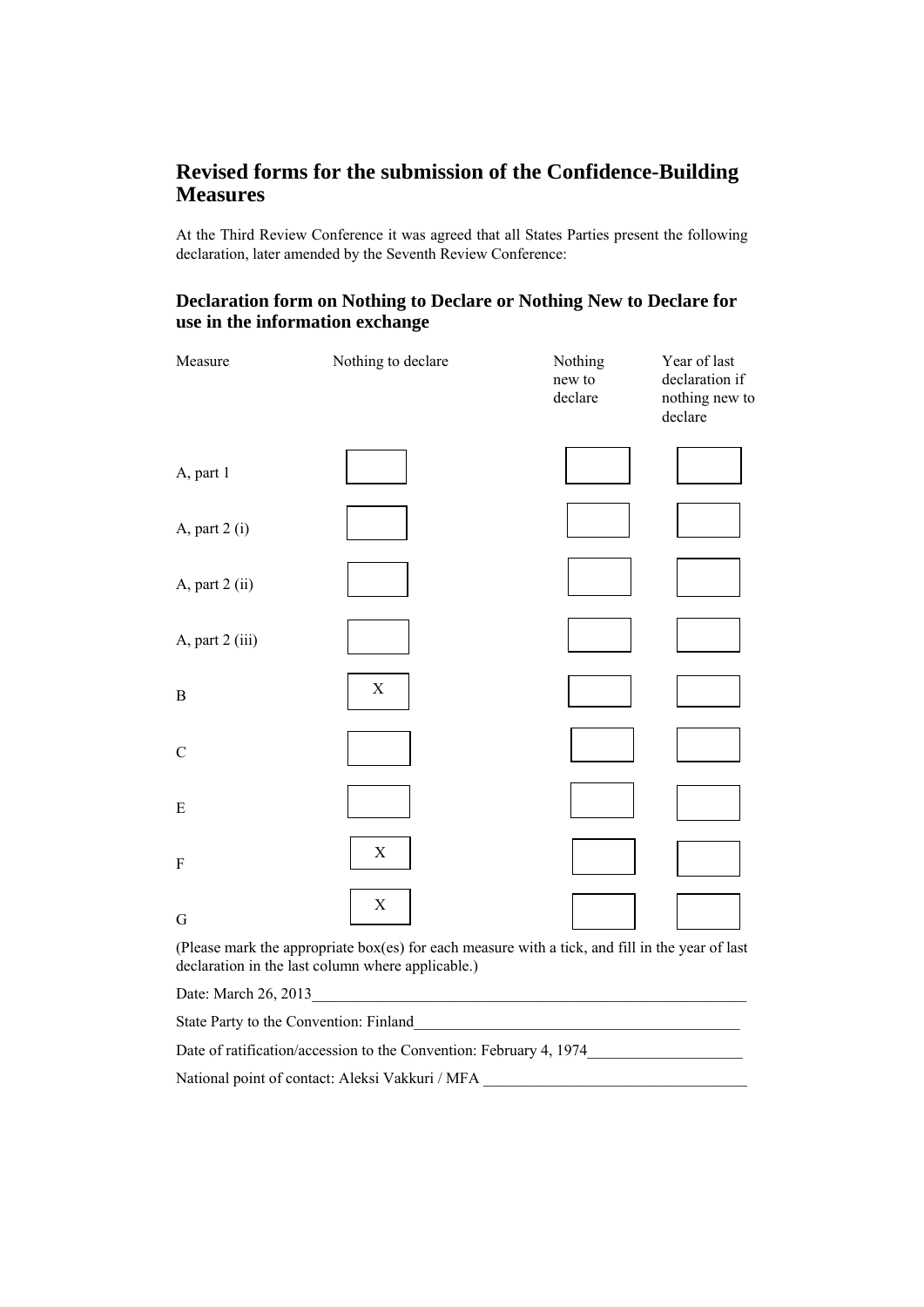## **Confidence-Building Measure "A"**

## **Form A, part 1 (i)**

No maximum containment laboratory exists in Finland.

## **Form A, part 1 (ii)**

If no BSL4 facility is declared in Form A, part 1 (i), indicate the highest biosafety level implemented in facilities handling biological agents<sup>1</sup> on a State Party's territory:

| Biosafety level $32$                 | <b>yes</b><br>/no |
|--------------------------------------|-------------------|
| Biosafety level $23$ (if applicable) | yes / no          |

Any additional relevant information as appropriate:

Additional information specific to each laboratory working with biological agents at BSL2/BSL3 level follows from these organisations: Centre for Biothreat Preparedness, National Institute of Health and Welfare (THL), University of Helsinki; *i*) Yersinia Research Laboratory, *ii*) Department of Virology, *iii*) Institute of Biotechnology, Finnish Food Safety Authority (Evira), and Finnish Defence Forces Technical Research Centre (PVTT).

<sup>&</sup>lt;sup>1</sup> Microorganisms pathogenic to humans and/or animals  $\frac{2}{\pi}$  In accordance with the latest edition of the WHO I abo

<span id="page-1-1"></span><span id="page-1-0"></span><sup>&</sup>lt;sup>2</sup> In accordance with the latest edition of the WHO Laboratory Biosafety Manual and/or the OIE Terrestrial Manual or other equivalent internationally accepted guidelines. 3

<span id="page-1-2"></span><sup>&</sup>lt;sup>3</sup> In accordance with the latest edition of the WHO Laboratory Biosafety Manual and/or the OIE Terrestrial Manual or other equivalent internationally accepted guidelines.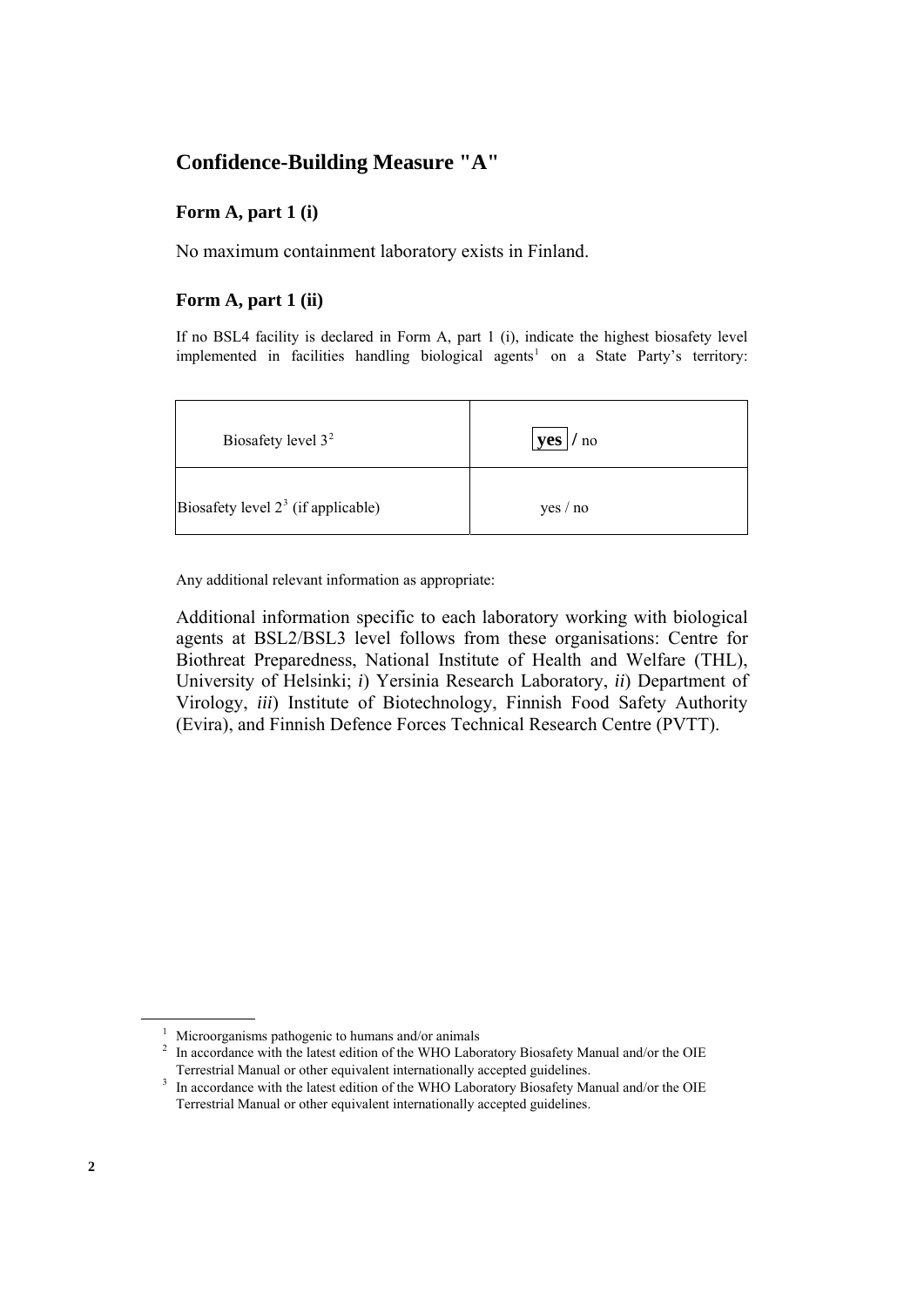- **1. Name(s) of the Facility**  Centre for Biothreat Preparedness
- **2. Responsible public or private organization or company**  Centre for Military Medicine, Finnish Defence Forces under the Ministry of Defence and the National Institute for Health and Welfare (THL) under Ministry of Social Affairs and Health.
- **3. Location and postal address**  Tukholmankatu 8 A, FI-00290 Helsinki and Mannerheimintie 166, FI-00300 Helsinki.
- **4. Source(s) of financing of the reported activity, including indication if the activity is wholly or partly financed by the Ministry of Defence**  The Centre is financed jointly by the Finnish Defence Forces and National Institute for Health and Welfare (THL).
- **5. Number of maximum containment units within the research centre and/or laboratory, with an indication of their respective size (m2)**  There are no BSL-4 units at the Centre.
- **6. Scope and general description of activities, including type(s) of micro-organisms and/or toxins as appropriate**

The Centre for Biothreat Preparedness started its activities in 2005. During 2012, the Centre developed rapid PCR detection assays for selected microbial agents.

## **If no BSL4 facility is declared in Form A, part 1 (i), indicate the highest biosafety level implemented in facilities handling biological agents[4](#page-2-0) on a State Party's territory:**

| Biosafety level 3 | yes |
|-------------------|-----|
|                   |     |

<span id="page-2-0"></span><sup>4</sup> Microorganisms pathogenic to humans and/or animals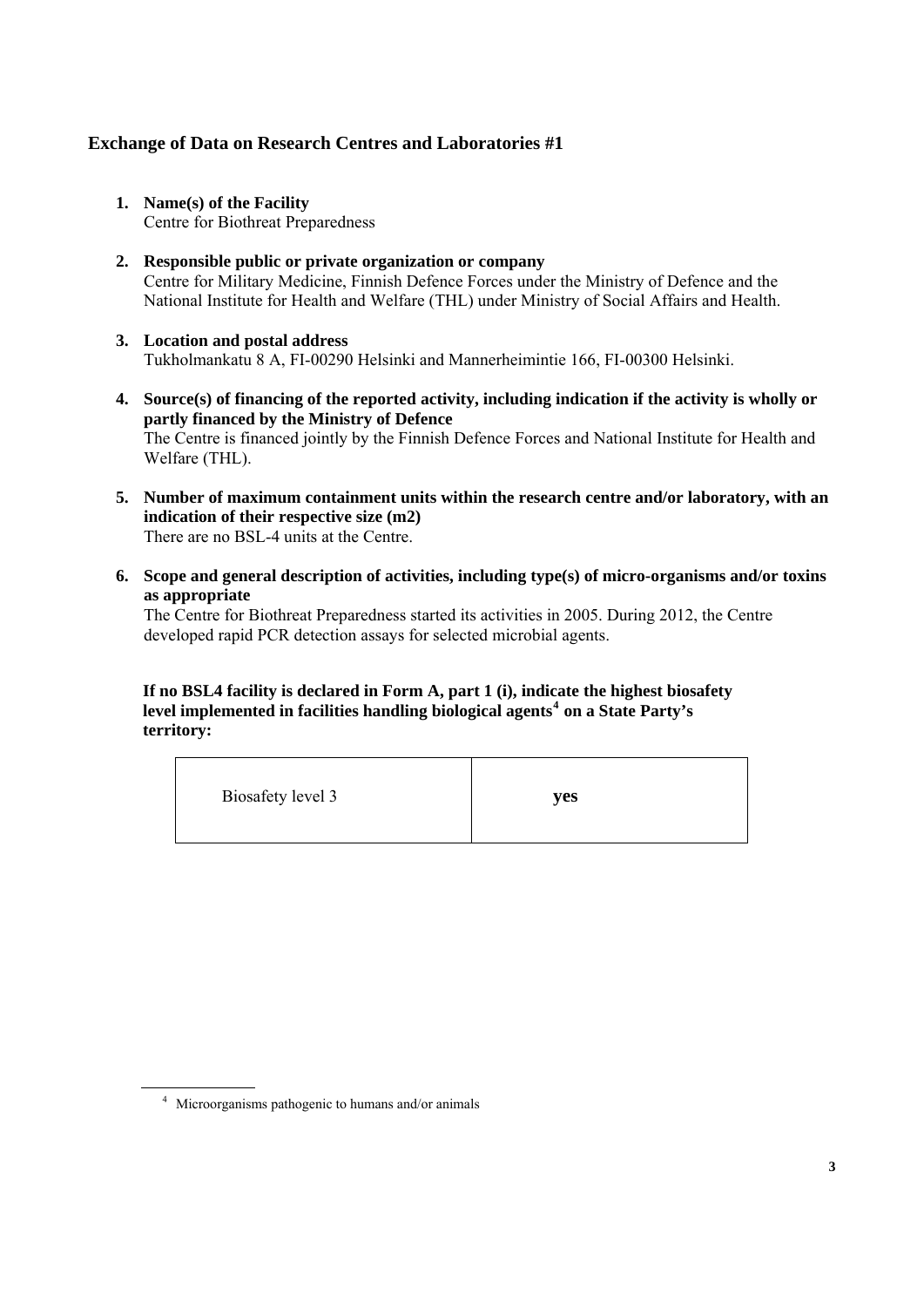- **1. Name(s) of the Facility**  National Institute for Health and Welfare (THL), bacteriological and virological laboratories.
- **2. Responsible public or private organization or company**  National Institute for Health and Welfare (THL) under Ministry of Social Affairs and Health.
- **3. Location and postal address**  Mannerheimintie 166 FI-00300 Helsinki
- **4. Source(s) of financing of the reported activity, including indication if the activity is wholly or partly financed by the Ministry of Defence**  Funding from the Ministry of Social Affairs and Health and large variety of external research funding.
- **5. Number of maximum containment units within the research centre and/or laboratory, with an indication of their respective size (m2)**

There are no BSL-4 laboratories or other units at this containment level.

- **6. Scope and general description of activities, including type(s) of micro-organisms and/or toxins as appropriate**
- 7. Clinical and environmental microbiological research and reference laboratory facilities in Helsinki, Turku, Kuopio and Oulu. Working mainly with ordinary occurring endemic and epidemic bacteria and viruses with main emphases on vaccine preventable diseases, enteric pathogens, zoonoses, tuberculosis spp, enteroviruses, polioviruses, influenza (including 2009 pandemic influenza H1N1), HIV, hepatitis viruses and environmental fungi and bacteria causing human health problems. The Institute manages regional influenza and polio laboratory facilities. The Institute is in charge of biothreat preparedness in public health context. National focal point for IHR started June 2007.

## **If no BSL4 facility is declared in Form A, part 1 (i), indicate the highest biosafety level implemented in facilities handling biological agents[5](#page-3-0) on a State Party's territory:**

Biosafety level 3 **yes** 

## **Any additional relevant information as appropriate:**

Two BSL-3 level laboratories:  $120m^2$  in Helsinki and  $80m^2$  in Turku.

<span id="page-3-0"></span><sup>&</sup>lt;sup>5</sup> Microorganisms pathogenic to humans and/or animals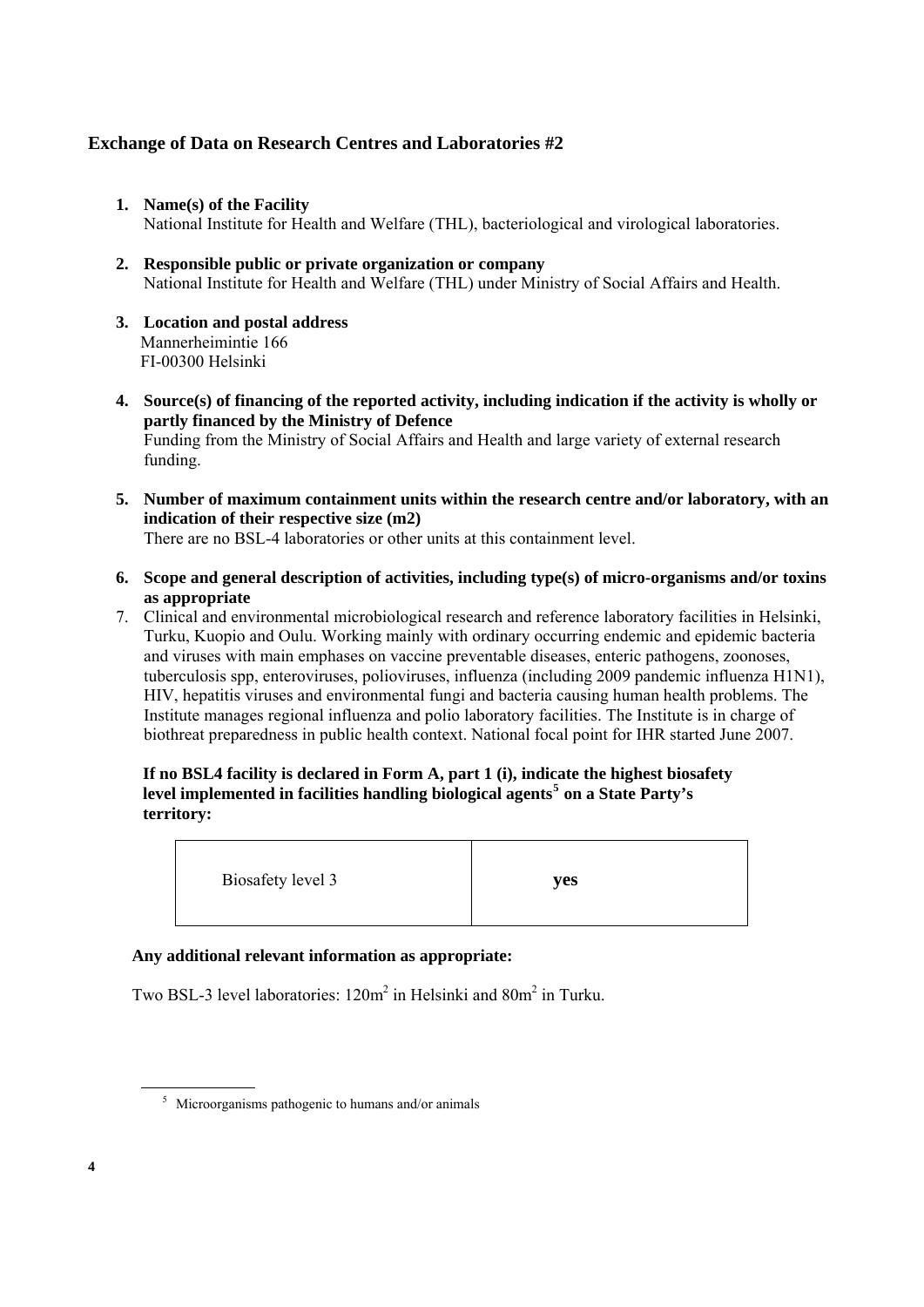- **1. Name(s) of the Facility**  Yersinia Research Laboratory
- **2. Responsible public or private organization or company**  University of Helsinki
- **3. Location and postal address**  Department of Bacteriology and Immunology Haartman Institute, University of Helsinki Haartmaninkatu 3 P.O Box 21 FI-00014 University of Helsinki Helsinki, Finland

Yersinia-research home page: http://www.helsinki.fi/yersinia/

**4. Source(s) of financing of the reported activity, including indication if the activity is wholly or partly financed by the Ministry of Defence** 

Special state subsidy (EVO) for health science research in Finland, Centre for Military Medicine.

- **5. Number of maximum containment units within the research centre and/or laboratory, with an indication of their respective size (m2)**  No BSL-4 laboratories.
- **6. Scope and general description of activities, including type(s) of micro-organisms and/or toxins as appropriate**

The research is focused on genetics and biosynthesis of lipopolysaccharide (LPS) of *Yersinia pestis*, as well as on the role of LPS in virulence. Molecular evolution studies elucidate the relationships between the species of the genus *Yersinia.* Research work is also conducted on the identification of *Y. pestis* specific bacteriophage receptors.

**If no BSL4 facility is declared in Form A, part 1 (i), indicate the highest biosafety level implemented in facilities handling biological agents[6](#page-4-0) on a State Party's territory:** 

<span id="page-4-0"></span><sup>6</sup> Microorganisms pathogenic to humans and/or animals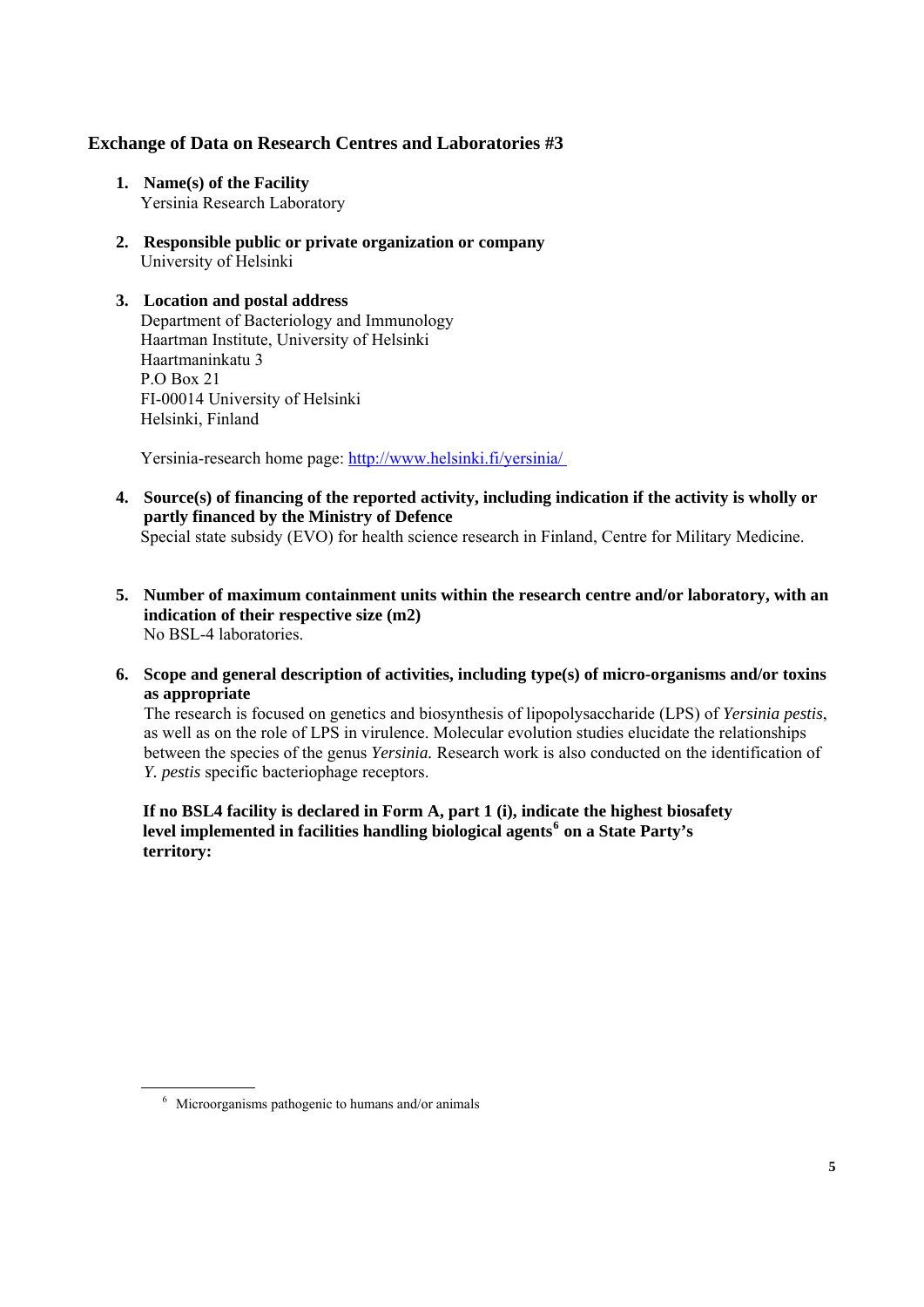| Biosafety level 3                    |     |
|--------------------------------------|-----|
|                                      |     |
|                                      | no  |
| Biosafety level 2<br>(if applicable) | yes |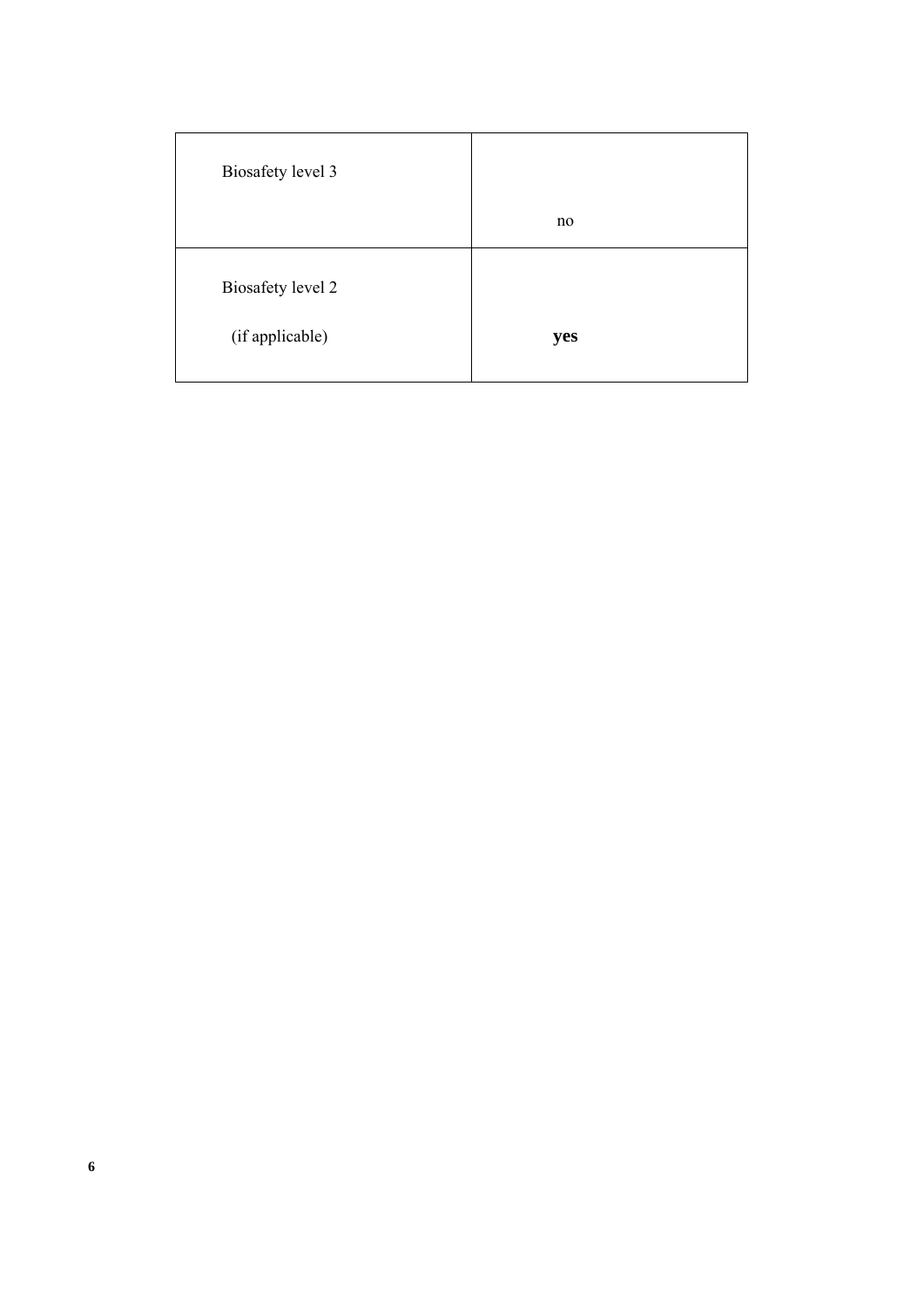- **1. Name(s) of the research centre and/or laboratory**  Department of Virology
- **2. Responsible public or private organization or company**  University of Helsinki
- **3. Location and postal address**  P.O. Box 21 Haartman Institute 00014 University of Helsinki
- **4. Source(s) of financing of the reported activity, including indication if the activity is wholly or partly financed by the Ministry of Defence**

 In 2012 funding was received from Helsinki University Hospital EVO-fund, University of Helsinki, National Technology Agency of Finland, Academy of Finland, and Sigrid Jusélius Foundation. A project on detection of biothreat agents (RNA viruses) has been funded by the Centre for Military Medicine (Ministry of Defence), also on-going (funded previous and the next year) a project on haemorrhagic fever diagnostic by the Finnish Advisory Board for Defence.

- **5. Number of maximum containment units within the research centre and/or laboratory, with an indication of their respective size (m2)**  There are no BSL-4 laboratories.
- **6. Scope and general description of activities, including type(s) of micro-organisms and/or toxins as appropriate**

The Helsinki University Viral Zoonoses Group (HUVZG) conducts research on virology, cell biology, ecology and epidemiology of zoonotic viruses, especially hantaviruses and certain other rodent-borne and arboviruses occurring in Northern Europe. The research group operates within the Faculty of Medicine, Haartman Institute Department of Virology, and partially the Department of Veterinary Biosciences at the Veterinary Faculty. There is a BSL-3 facility in both faculties. The Viral Zoonoses group is connected to the diagnostic laboratory of viral zoonoses at HUSLAB, Helsinki, and also acts as a WHO Collaborating Centre for Arbo- and Zoonotic Viruses. Principal investigators of the group are Alexander Plyusnin, Antti Vaheri and Olli Vapalahti.

#### **If no BSL4 facility is declared in Form A, part 1 (i), indicate the highest biosafety level implemented in facilities handling biological agents[7](#page-6-0) on a State Party's territory:**

| Biosafety level 3 | yes |
|-------------------|-----|
|-------------------|-----|

<span id="page-6-0"></span> $\frac{7}{1}$  Microorganisms pathogenic to humans and/or animals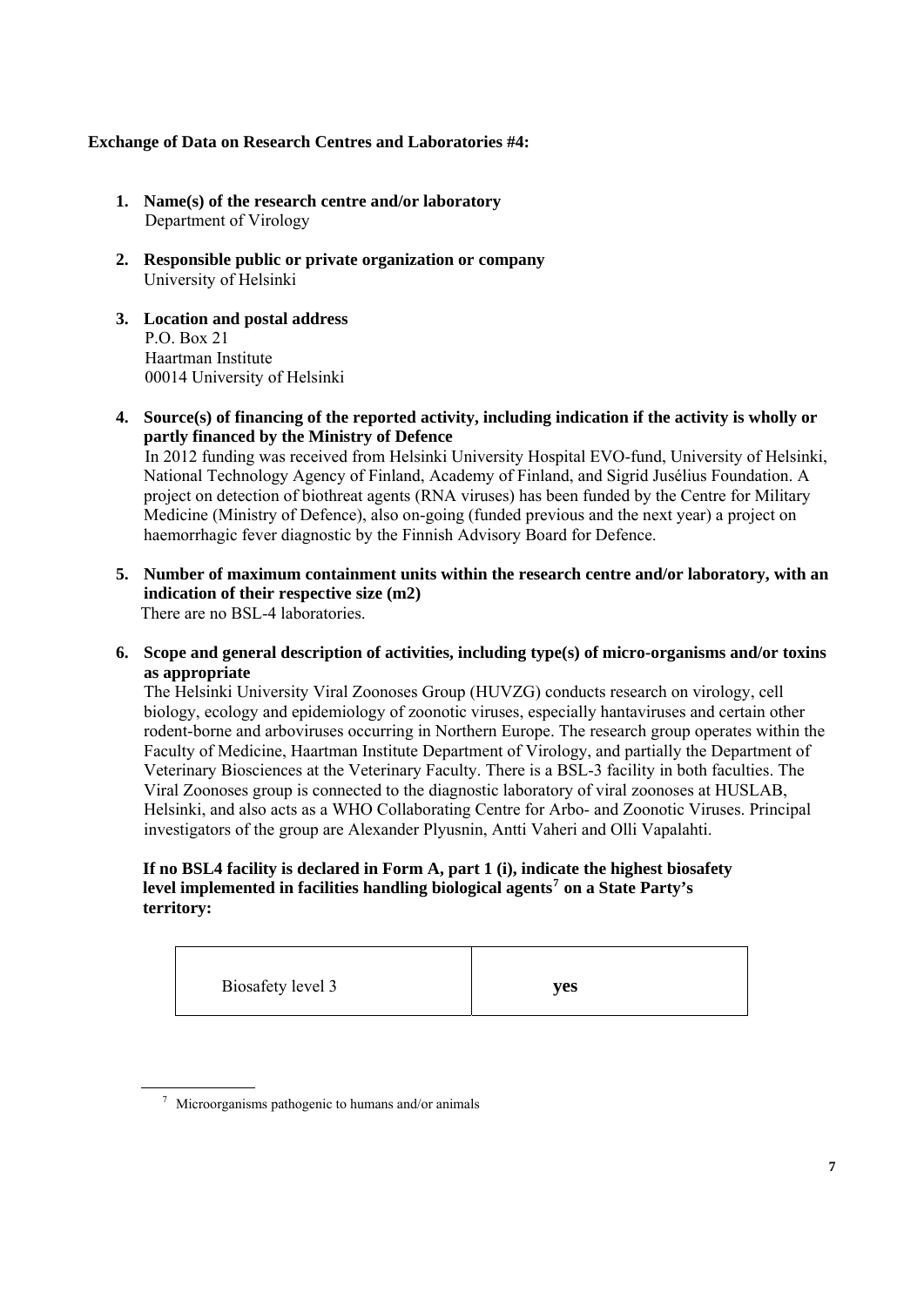- **1. Name(s) of the research centre and/or laboratory**  Institute of Biotechnology
- **2. Responsible public or private organization or company**  University of Helsinki
- **3. Location and postal address**  Institute of Biotechnology P.O. Box 56 (Viikinkaari 9) 00014 University of Helsinki
- **4. Source(s) of financing of the reported activity, including indication if the activity is wholly or partly financed by the Ministry of Defence**  The funding was received from EU FP7 via the "Integrated Chikungunya Research" consortium.
- **5. Number of maximum containment units within the research centre and/or laboratory, with an indication of their respective size (m2)**  There are no BSL-4 laboratories.
- **6. Scope and general description of activities, including type(s) of micro-organisms and/or toxins as appropriate**
- 7. The research group carries out alphavirus research at the Institute of Biotechnology, University of Helsinki. The research focuses on the alphavirus (Semliki Forest virus, Sindbis virus and Chikungunya virus) replication mechanisms and antiviral development. Small molecular-weight inhibitors are searched against Chikungunya virus. The Chikungunya virus research is conducted in the BSL-3 laboratory at the Department of Veterinary Biosciences at the Veterinary Faculty.

**If no BSL4 facility is declared in Form A, part 1 (i), indicate the highest biosafety level implemented in facilities handling biological agents[8](#page-7-0) on a State Party's territory:** 

Biosafety level 3 **yes** 

<span id="page-7-0"></span><sup>8</sup> Microorganisms pathogenic to humans and/or animals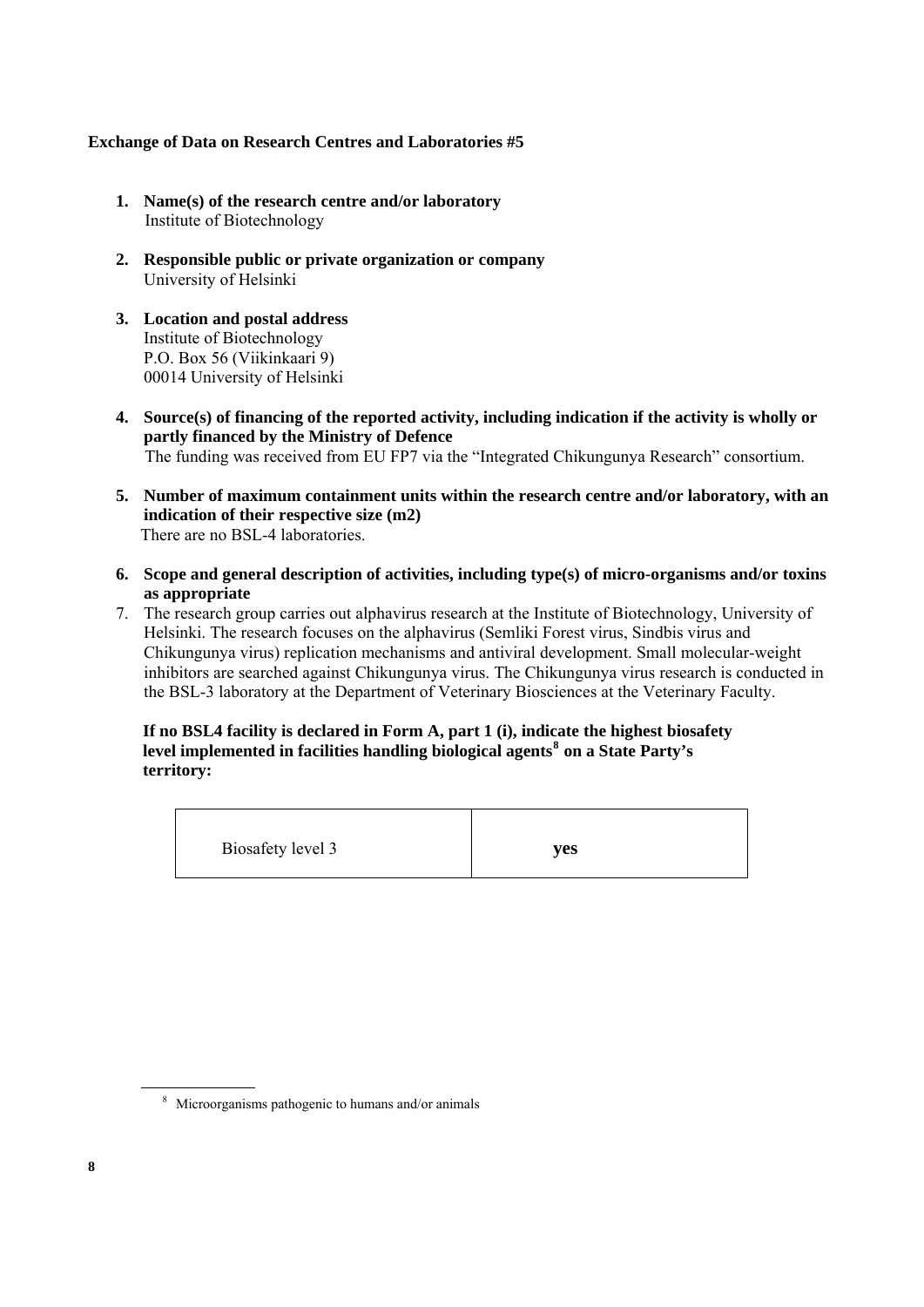- **1. Name(s) of the Facility**  Finnish Food Safety Authority (Evira)
- **2. Responsible public or private organization or company**  Finnish Food Safety Authority under the Ministry of Agriculture and Forestry
- **3. Location and postal address**  Mustialankatu 3 FI-00790 Helsinki
- **4. Source(s) of financing of the reported activity, including indication if the activity is wholly or partly financed by the Ministry of Defence**  Financing from the Ministry of Agriculture and Forestry
- **5. Number of maximum containment units within the research centre and/or laboratory, with an indication of their respective size (m2)**  None
- **6. Scope and general description of activities, including type(s) of micro-organisms and/or toxins as appropriate**

Diagnostics, surveillance and reference laboratory activities of animal diseases, zoonotic agents and foodborne pathogens, for example rabies, avian influenza, swine influenza (including pandemic H1N1 in pigs), Newcastle disease, foot and mouth disease, classical swine fever, anthrax, tuberculosis, verotoxic *E. coli.* 

**If no BSL4 facility is declared in Form A, part 1 (i), indicate the highest biosafety level implemented in facilities handling biological agents[9](#page-8-0) on a State Party's territory:**

| Biosafety level 3<br>ves |
|--------------------------|
|--------------------------|

#### **Any additional relevant information as appropriate:**

Evira has six containment level  $3+$  laboratories, total size  $473, 5m<sup>2</sup>$  in addition to biosafety level 2 laboratories.

<span id="page-8-0"></span><sup>&</sup>lt;sup>9</sup> Microorganisms pathogenic to humans and/or animals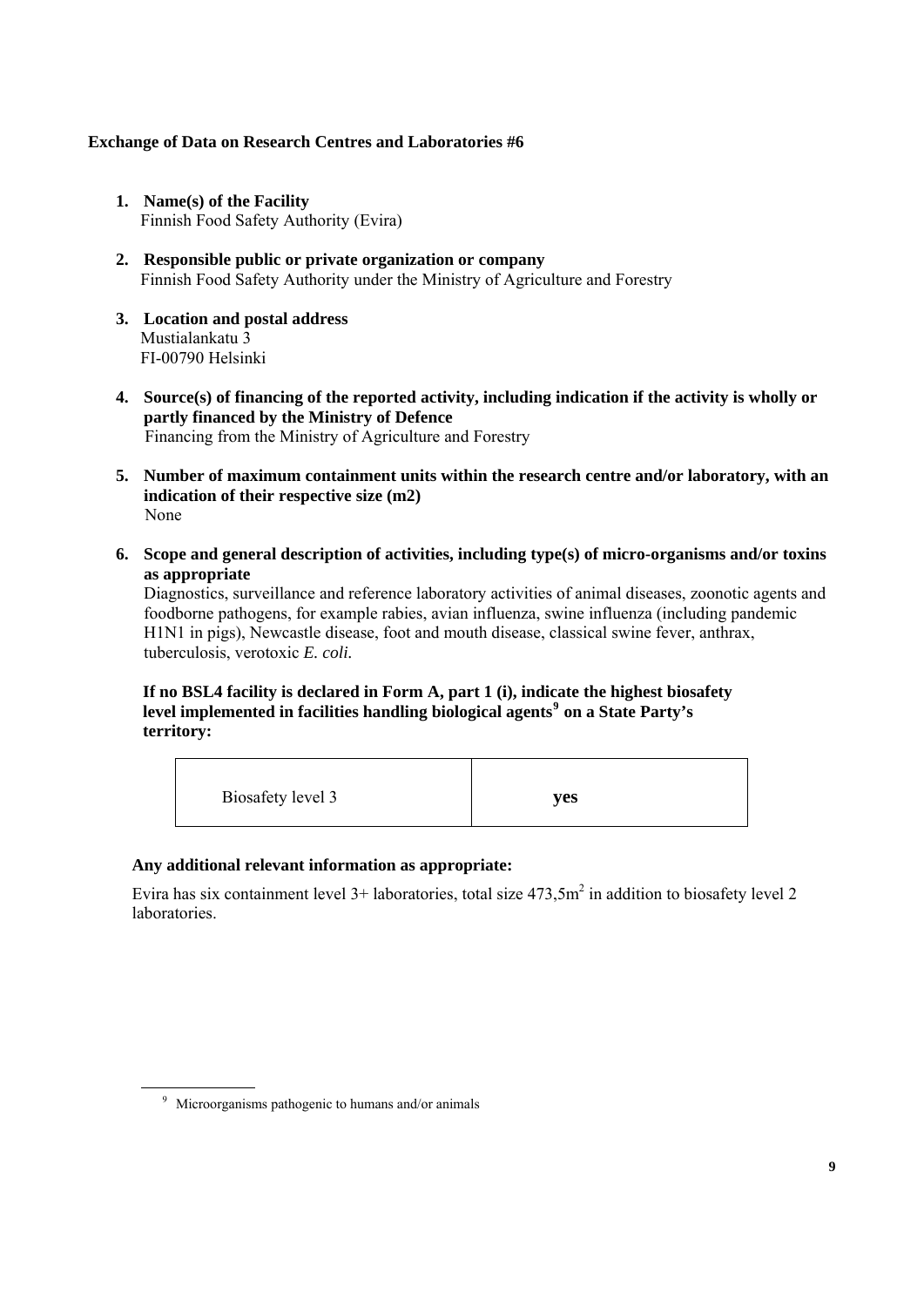- **1. Name(s) of the Facility**  Finnish Defence Forces Technical Research Centre (PVTT)
- **2. Responsible public or private organization or company**  Finnish Defence Forces Technical Research Centre (PVTT), Finnish Defence Forces under the Ministry of Defence.
- **3. Location and postal address**  P.O. Box 5 (Paroistentie 20) FI-34111 Lakiala Finland
- **4. Source(s) of financing of the reported activity, including indication if the activity is wholly or partly financed by the Ministry of Defence**  Finnish Defence Forces
- **5. Number of maximum containment units within the research centre and/or laboratory, with an indication of their respective size (m2)**  No BSL-4 laboratories.
- **6. Scope and general description of activities, including type(s) of micro-organisms and/or toxins as appropriate**

The objective of the research work has been in the development of identification methods for biowarfare microbes and toxins. A deployable BC-field laboratory participated in international military exercises. All biodefence research and exercises were carried out with non-pathogenic strains, or otherwise harmless microbes, therefore also the deployable BC-field laboratory was used only at BSL-2 level.

### **If no BSL4 facility is declared in Form A, part 1 (i), indicate the highest biosafety level implemented in facilities handling biological agents[10](#page-9-0) on a State Party's territory:**

| Biosafety level 3                    | no  |
|--------------------------------------|-----|
| Biosafety level 2<br>(if applicable) | yes |

#### **Any additional relevant information as appropriate:**

The deployable BC laboratory was used at BSL2 level during 2012.

<span id="page-9-0"></span><sup>10</sup> Microorganisms pathogenic to humans and/or animals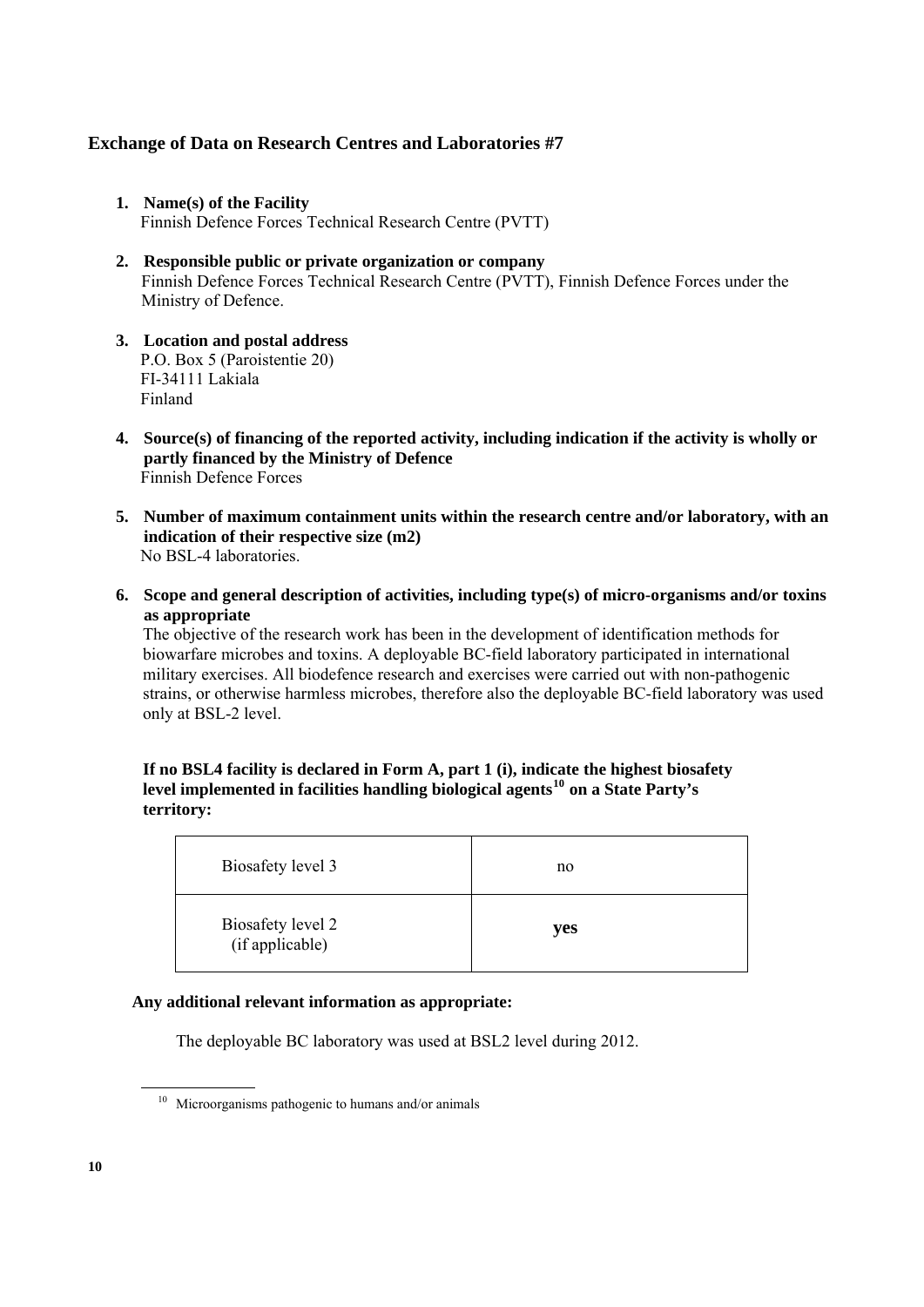## **Part 2 Exchange of information on national biological defence research and development programmes**

 **Form A, part 2 (i)** 

#### **National biological defence research and development programmes Declaration**

Are there any national programmes to conduct biological defence research and development within the territory of the State Party, under its jurisdiction or control anywhere? Activities of such programmes would include prophylaxis, studies on pathogenicity and virulence, diagnostic techniques, aerobiology, detection, treatment, toxinology, physical protection, decontamination and other related research.



If the answer is Yes, complete Form A, part 2 (ii) which will provide a description of each programme.

#### **Form A, part 2 (ii, iii)**

#### **National biological defence research and development programmes**

The Finnish Strategy to Secure Vital Functions of Society (2003 and 2006), as well as The Security Strategy for Society (2010) have defined vital functions of Finnish society and established targets and development policies that guide each administrative branch of the government in dealing with its strategic tasks. These strategies called for co-operation between each government sector in combating against new threats towards society. According to the Government Reports on Finnish Security and Defence Policy of 2004 and 2009, terrorism and epidemics caused by infectious diseases were listed as key threats affecting national security.

Based on the above resolutions The Centre for Biothreat Preparedness started operations in Helsinki in May 2005. The Centre combines Finnish scientific and laboratory knowhow on biological defence, as well as on biothreat assessment and preparedness. The Centre has actively seeked domestic and international collaboration, especially in the field of rapid detection and identification methodologies of selected biological agents. The Centre is composed of two units: the Biological Defence Unit of the Finnish Defence Forces, and the Department of Infectious Disease Surveillance and Control at the National Institute of Health and Welfare (THL). Scientific work is carried out at a biological safety level 3 laboratory at the THL facilities. In addition, the Centre functions within the Biomedicum Helsinki Institute, where work is carried out in close contact with the CB Defence and Environmental Health Centre of the Centre for Military Medicine.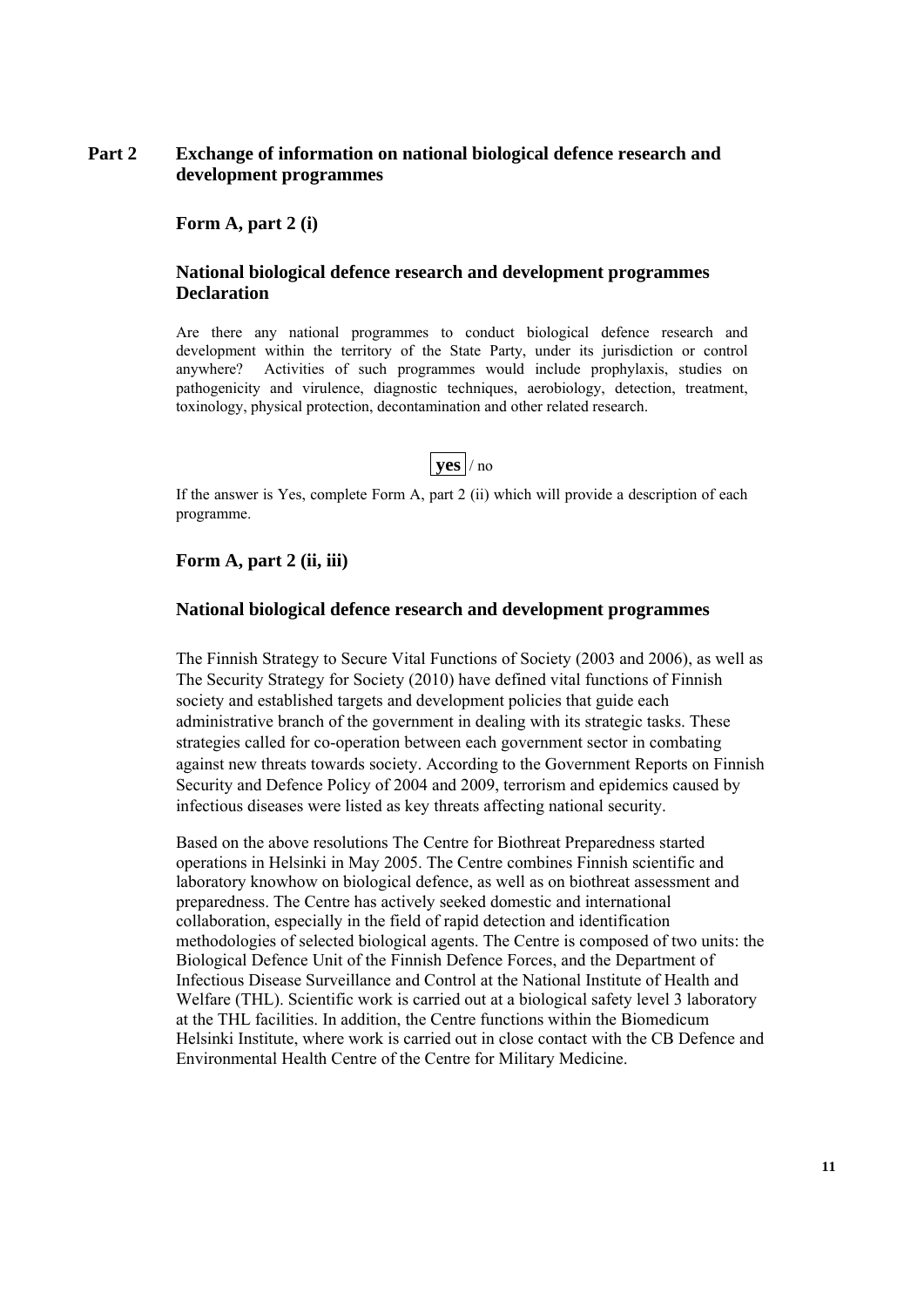# **Confidence-Building Measure "B"**

 **Exchange of information on outbreaks of infectious diseases and similar occurrences caused by toxins** 

 **Form B** 

 **Information on outbreaks of infectious diseases and similar occurrences, that seem to deviate from the normal pattern<sup>11</sup>** 

No unusual human or animal disease outbreaks were detected.

<span id="page-11-0"></span><sup>&</sup>lt;sup>11</sup> See paragraph 2 of the chapeau to Confidence-Building Measure B.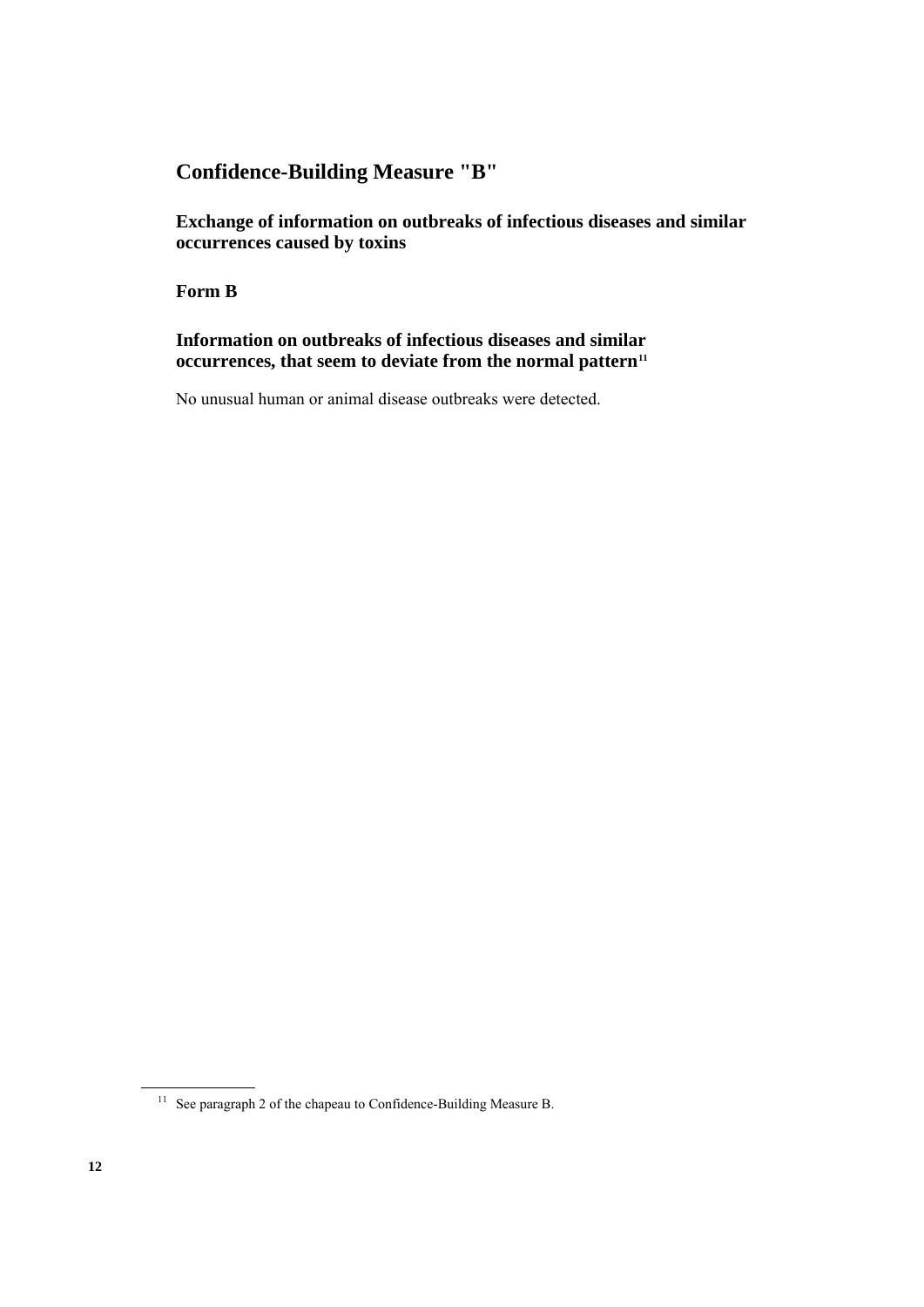## **Confidence-Building Measure "C"**

#### **Encouragement of publication of results and promotion of use of knowledge**

Beczala A, Duda KA, Skurnik M, and Holst O. 2012. The structure of the O-specific polysaccharide of the lipopolysaccharide from *Yersinia enterocolitica* serotype O:50 strain 3229. Carbohydrate Research 359: 97-101.

Białas N, Kasperkiewicz K, Radziejewska-Lebrecht J, and Skurnik M. Bacterial cell surface structures in *Yersinia enterocolitica.* AITE 60: 199-209.

Erra EO, Askling HH, Rombo L, Riutta J, Vene S, Yoksan S, Lindquist L, Pakkanen SH, Huhtamo E, Vapalahti O, Kantele A. 2012. A single dose of vero cell-derived **Japanese encephalitis (JE)** vaccine (Ixiaro) effectively boosts immunity in travelers primed with mouse brain-derived JE vaccines. Clin Infect Dis. Sep;55(6):825-34.

Ho D, Riva R, Kirjavainen V, Jarva H, Ginström E, Blom AM, Skurnik M, and Meri S. 2012. Functional Recruitment of the Human Complement Inhibitor C4b-Binding Protein to *Yersinia pseudotuberculosis* Outer Membrane Protein Ail. J. Immunol. 188: 4450-4459.

Ho DK, Riva R, Skurnik M, and Meri S. 2012. The *Yersinia pseudotuberculosis* outer membrane protein Ail recruits the human complement regulatory protein factor H. J. Immunol. 189: 3593-3599.

Huhtamo E, Comach G, Sierra G, Camacho DE, Sironen T, Vapalahti O, Uzcátegui NY. 2012. Diversity and composition of **dengue virus** type 2 in Venezuela. Epidemiol Infect. Oct 31:1-7.

Jalava K, Sane J, Ollgren J, Ruuhela R, Rätti O, Kurkela S, Helle P, Hartonen S, Pirinen P, Vapalahti O, Kuusi M. 2012. Climatic, ecological and socioeconomic factors as predictors of **Sindbis virus** infections in Finland. Epidemiol Infect. Nov 16:1-10.

Katz A, Freiberg AN, Backström V, Holm L, Vaheri A, Flick R, Plyusnin A. 2012. Mutational analysis of positively charged amino acid residues of **Uukuniemi phlebovirus** nucleocapsid protein. Virus Res. Jul;167(1):118-23.

Kinnunen PM, Haataja T, Hemmilä H, Maatela P, Teho K, Elo M, Raijas T, Nikkari S. 2012. Mobile diagnostic **CBRN field laboratory:** NATO evaluated Finnish design. Challenge 1:14-8.

Kondakova AN, Sevillano AM, Shaikhutdinova RZ, Lindner B, Komandrova NA, Dentovskaya SV, Shashkov AS, Anisimov AP, Skurnik M, and Knirel YA. 2012. Revision of the O-polysaccharide structure of *Yersinia pseudotuberculosis* O:1a; confirmation of the function of WbyM as paratosyltransferase. Carbohydrate Research 350: 98-102.

Kurkela S, Sane J, Deren E, Huhtamo E, Suomalainen I, Kantele A, Vapalahti O. 2012. **[Chikungunya](http://www.ncbi.nlm.nih.gov/pubmed/22459001)  virus** [as a causative agent of fever of unknown origin in Finnish travellers to tropics.](http://www.ncbi.nlm.nih.gov/pubmed/22459001) J Clin Virol. Jul;54(3):289-90.

Lin XD, Guo WP, Wang W, Zou Y, Hao ZY, Zhou DJ, Dong X, Qu YG, Li MH, Tian HF, Wen JF, Plyusnin A, Xu J, Zhang YZ. 2012. Migration of norway rats resulted in the worldwide distribution of **seoul hantavirus** today. J Virol. Jan;86(2):972-81. Epub 2011 Nov 16.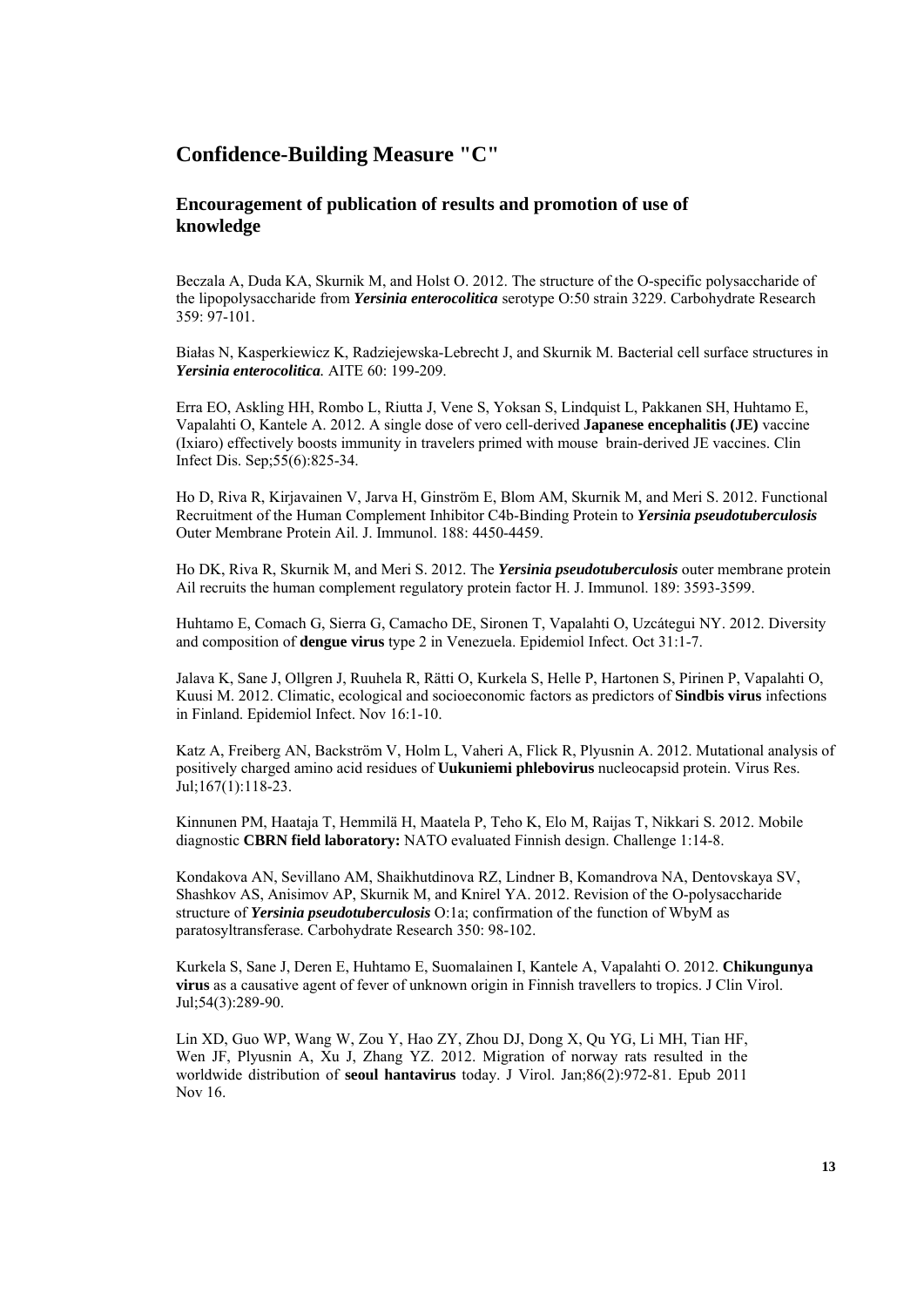Mölsä M, Koskela KA, Rönkkö E, Ikonen N, Ziegler T, Nikkari S. 2012. Detection of **influenza A viruses** with a portable real-time PCR instrument. J Virol Methods. May;181(2):188-91.

Pajunen M, Pinta E, and Skurnik M. 2012. Construction and Screening of the Transposon Insertion Library of *Yersinia enterocolitica* (YeO3-R1). Bio-Protocol. On-line: http://www.bioprotocol.org/wenzhang.aspx?id=246.

Palonen E, Kangas S, Somervuo P, Lindström M, Fredriksson-Ahomaa M, Skurnik M, and Korkeala H. 2012. Sequencing of virulence genes shows limited genetic variability in *Yersinia pseudotuberculosis***.** Foodborne Pathog Dis. 10: DOI: 10.1089/fpd.2012.1247.

Pinta E, Li Z, Batzilla J, Pajunen M, Kasanen T, Rabsztyn K, Rakin A, and Skurnik M. 2012. Identification of three oligo-/polysaccharide-specific ligases in *Yersinia enterocolitica.* Molecular Microbiology 83: 125-136.

Plyusnina A, Razzauti M, Sironen T, Niemimaa J, Vapalahti O, Vaheri A, Henttonen H, Plyusnin A. 2012. [Analysis of complete](http://www.ncbi.nlm.nih.gov/pubmed/23171600) **Puumala virus** genome, Finland. Emerg Infect Dis. Dec;18(12):2070-2.

Ravanini P, Huhtamo E, Ilaria V, Crobu MG, Nicosia AM, Servino L, Rivasi F, Allegrini S, Miglio U, Magri A, Minisini R, Vapalahti O, Boldorini R. 2012. **Japanese encephalitis virus** RNA detected in Culex pipiens mosquitoes in Italy. Euro Surveill. Jul 12;17(28). doi:pii: 20221.

Razzauti M, Plyusnina A, Niemimaa J, Henttonen H, Plyusnin A. Co-circulation of two **Puumala hantavirus** lineages in Latvia: a Russian lineage described previously and a novel Latvian lineage. J Med Virol. 2012 Feb;84(2):314-8. doi: 10.1002/jmv.22263.

Sane J, Kurkela S, Levanov L, Nikkari S, Vaheri A, Vapalahti O. 2012. Development and evaluation of a real-time RT-PCR assay for **Sindbis virus** detection. J Virol Methods. Jan;179(1):185-8.

Sane J, Kurkela S, Putkuri N, Huhtamo E, Vaheri A, Vapalahti O. 2012. Complete coding sequence and molecular epidemiological analysis of **Sindbis virus** isolates from mosquitoes and humans, Finland. J Gen Virol. Sep;93(Pt 9):1984-90.

Sane J, Kurkela S, Desdouits M, Kalimo H, Mazalrey S, Lokki ML, Vaheri A, Helve T, Törnwall J, Huerre M, Butler-Browne G, Ceccaldi PE, Gessain A, Vapalahti O. 2012. Prolonged myalgia in **Sindbis virus** infection: case description and in vitro infection of myotubes and myoblasts. J Infect Dis. Aug 1;206(3):407-14.

Sihvonen LM, Jalkanen K, Huovinen E, Toivanen S, Corander J, Kuusi M, Skurnik M, Siitonen A, and Haukka K. 2012. Strains classified as *Yersinia enterocolitica* biotype 1A represent two phylogenetic lineages by MLSA and have serotype-related differences in a serum complement killing assay. BMC Microbiology 12: 208.

Skurnik M. 2012. *Yersinia* surface structures and bacteriophages. Adv. Med. Biol. Exp. 954:293-301.

Skurnik M, Hyytiäinen H, Happonen L, Kiljunen S, Datta N, Mattinen L, Williamson K, Kristo P, Szeliga M, Kalin-Mänttäri L, Ahola-Iivarinen E, Kalkkinen N, and Butcher S. 2012. Characterization of the genome, proteome and structure of **yersiniophage** φ**R1-37**. J. Virol. 86: 12625-12642.

Uzcátegui NY, Sironen T, Golovljova I, Jääskeläinen AE, Välimaa H, Lundkvist A, Plyusnin A, Vaheri A, Vapalahti O. 2012. Rate of evolution and molecular epidemiology of tick-borne encephalitis virus in Europe, including two isolations from the same focus 44 years apart. J Gen Virol. Apr;93(Pt 4):786-96.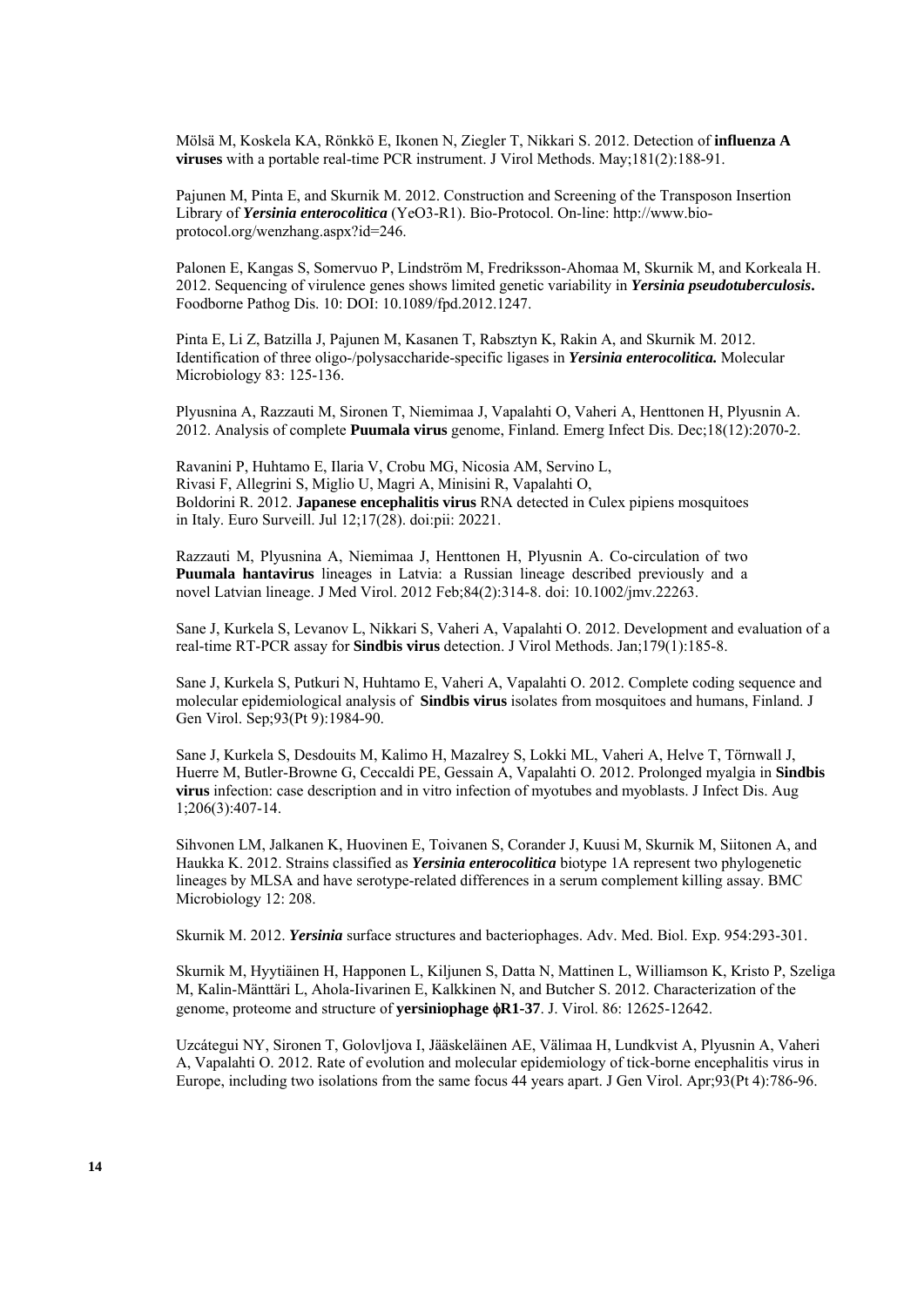#### **Publications in Finnish**

Sissonen S, Raijas T, Haikala O, Hietala H, Virri M, Nikkari S. 2012. Biologisten aseiden kieltosopimuksen uudet haasteet. Duodecim. 128(3):283-9. **[\[New challenges in the biological weapons](http://www.ncbi.nlm.nih.gov/pubmed/22428382)  [convention\].](http://www.ncbi.nlm.nih.gov/pubmed/22428382)**

Rossow H, Kinnunen PM, Nikkari S. 2012. Botulinumtoksiini biouhka-agenssina. Duodecim;128(16):1678-84. **[\[Botulinum toxin as a biological weapon\].](http://www.ncbi.nlm.nih.gov/pubmed/23025151)**

Sissonen S, Kinnunen PM, Vakkuri A, Poutiainen S, Raijas T, Salminen M, Nikkari S. 2012. Biouhilta turvassa? - Säädökset suojaavat työntekijää ja yhteiskuntaa. Duodecim, 128(21):2217-23. [**[Safe from](http://www.ncbi.nlm.nih.gov/pubmed/23210284)  [biothreats? Legislation protects you and society\].](http://www.ncbi.nlm.nih.gov/pubmed/23210284)**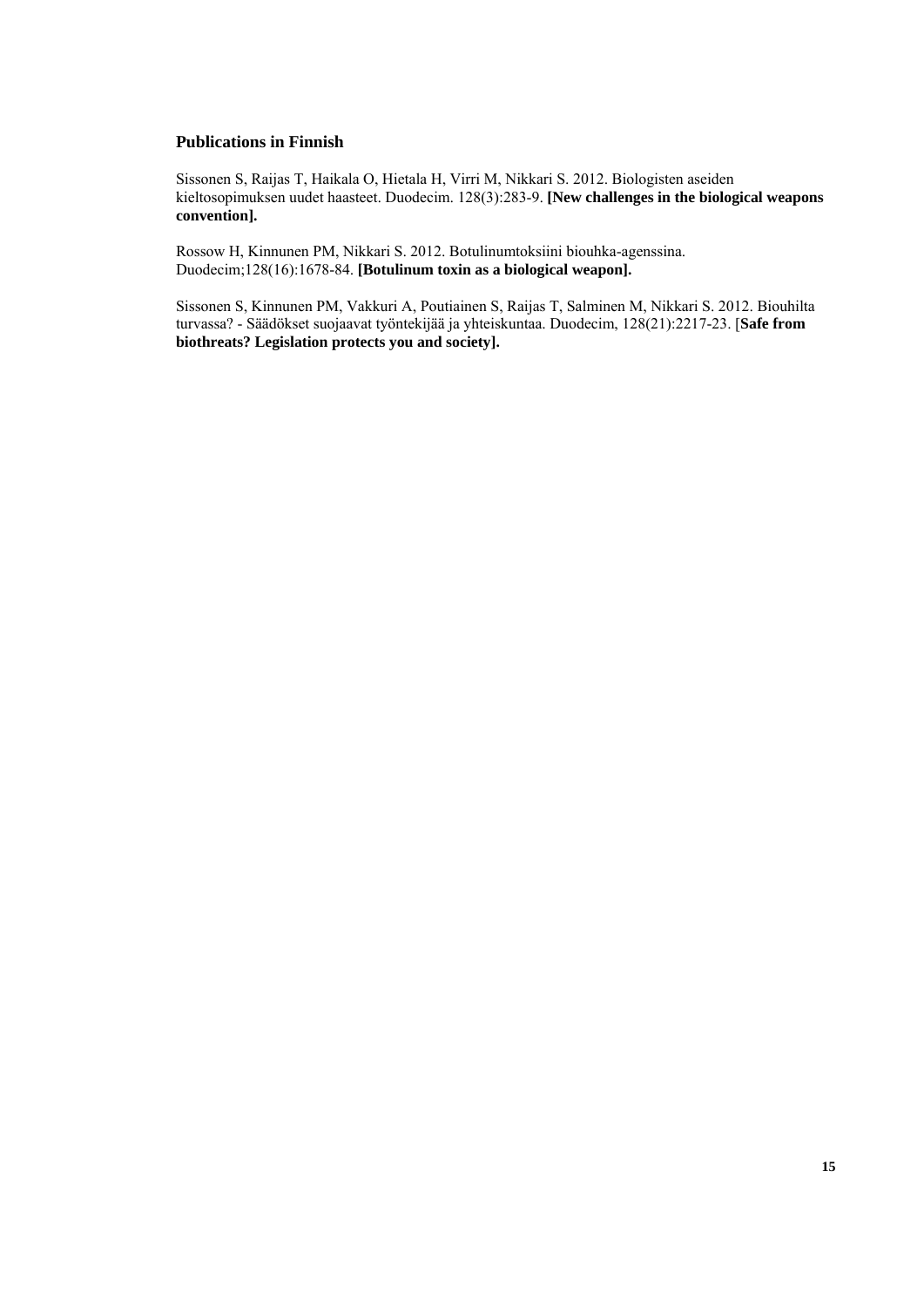## **Confidence-Building Measure "E"**

## **Form E**

#### **Declaration of legislation, regulations and other measures**

| <b>Relating to</b>                                                                                                                                                                                            | Legislation | <b>Regulations</b> | <b>Other</b> | Amended<br>measures <sup>12</sup> since last year |
|---------------------------------------------------------------------------------------------------------------------------------------------------------------------------------------------------------------|-------------|--------------------|--------------|---------------------------------------------------|
| Development,<br>(a)<br>production stockpiling,<br>acquisition or retention of<br>microbial or other<br>biological agents, or toxins,<br>weapons, equipment and<br>means of delivery specified<br>in Article I | Yes/No      | Yes/No             | Yes/No       | Yes/l                                             |
| Exports of micro-<br>(b)<br>organisms $^{13}$ and toxins                                                                                                                                                      | Yes/No      | Yes/No             | Yes/No       | Yes/N                                             |
| Imports of micro-<br>(c)<br>organisms $^{11}$ and toxins                                                                                                                                                      | Yes/No      | Yes/No             | Yes/No       | Yes/No                                            |
| Biosafety <sup>14</sup> and<br>(d)<br>biosecurity <sup>15</sup>                                                                                                                                               | Yes/No      | Yes/No             | Yes/No       | Yes/                                              |

### **Additional information to form E**

 Finland's legislation on biological weapons is based on the Biological Weapons Act 257/1975 and Decree 258/1975. Corresponding penal provisions were included in the Penal Code, chapter 11, section 7 b (Breach of the prohibition of biological weapons), with amendment 17/2003. Penal Code (39/1889) chapter 11, section 1 (War Crime), chapter 5, section 3 (Complicity in an offence) and section 6 (Abetting), chapter 34, sections 4 (Health endangerment) and 5 (Aggravated health endangerment), and chapter 34 a (Terrorist offences) are also applicable.

<span id="page-15-0"></span><sup>&</sup>lt;sup>12</sup> Including guidelines.<br><sup>13</sup> Micro-organisms pathogenic to man, animals and plants in accordance with the Convention.

<span id="page-15-2"></span><span id="page-15-1"></span><sup>&</sup>lt;sup>14</sup> In accordance with the latest version of the WHO Laboratory Biosafety Manual or equivalent national or international guidance.

<span id="page-15-3"></span><sup>&</sup>lt;sup>15</sup> In accordance with the latest version of the WHO Laboratory Biosecurity Guidance or equivalent national or international guidance.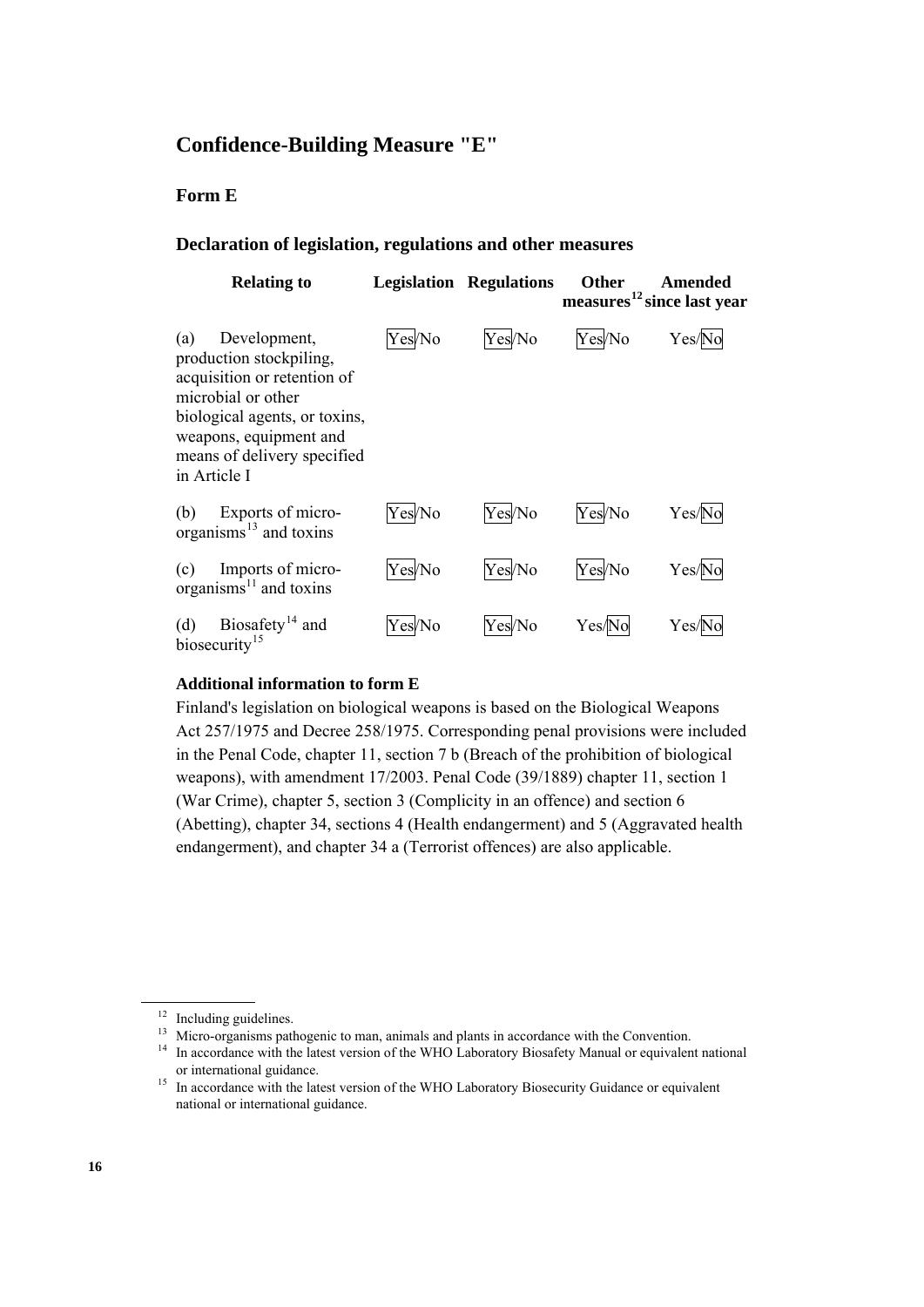Exports of micro-organisms and toxins are regulated by the Act on the Control of Export of Dual-Use Goods (562/1996, as amended by Acts 891/2000, 884/2001 and 581/2003), Government Decree on the Control of Export of Dual-Use Goods (924/2000 as amended by Decree 924/2000) and EC Council Regulation 1334/2000. Corresponding penal provisions were incorporated in the Penal Code (39/1889), chapter 46, sections 1-3 by Acts 769/1990, 1522/1994 and 706/1997. Since 2003, the authority responsible for export controls of micro-organisms and toxins is the Ministry for Foreign Affairs (Export Control Unit).

Imports of micro-organisms and toxins are regulated by the Biological Weapons Act 257/1975 and Decree 258/1975. Transports of micro-organisms and toxins are also regulated by the EC Council Directives 94/55/EEC and 96/49/EEC, the Communicable Diseases Act 583/1986 (as amended), section 33; Communicable Diseases Decree 786/1986 (as amended); Act on the Transport of Dangerous Goods (719/1994 as amended) and related decrees, Act on Protecting Plant Health (702/2003), section 7, and related decrees, Act on Animal Diseases (55/1980 as amended) and related decrees, Act on Veterinary Border Control (1192/1996 as amended) and related decrees. The corresponding penal provisions are included in the Penal Code (39/1889 as amended), chapter 44, section 2 (Health protection violation), chapter 44, section 13 (Transport of dangerous substances offence) and chapter 46, section 4 (Smuggling).

Biosafety is regulated by the Occupational Safety and Health Act (738/2002), as amended by the Government Decision for Protecting Employees from Workrelated Threat Caused by Biological Agents (1155/1993), and Decision of the Ministry of Social Affairs and Health on the Classification of Biological Agents (921/2010). Furthermore, regulations concerning biosafety are included in the Communicable Diseases Act (583/1986) and Decree (786/1986), as well as Gene Technology Act (377/1995) and Government Decree on Gene Technology (928/2004). These biosafety regulations partly overlap with biosecurity; no specific biosecurity legislation exists.